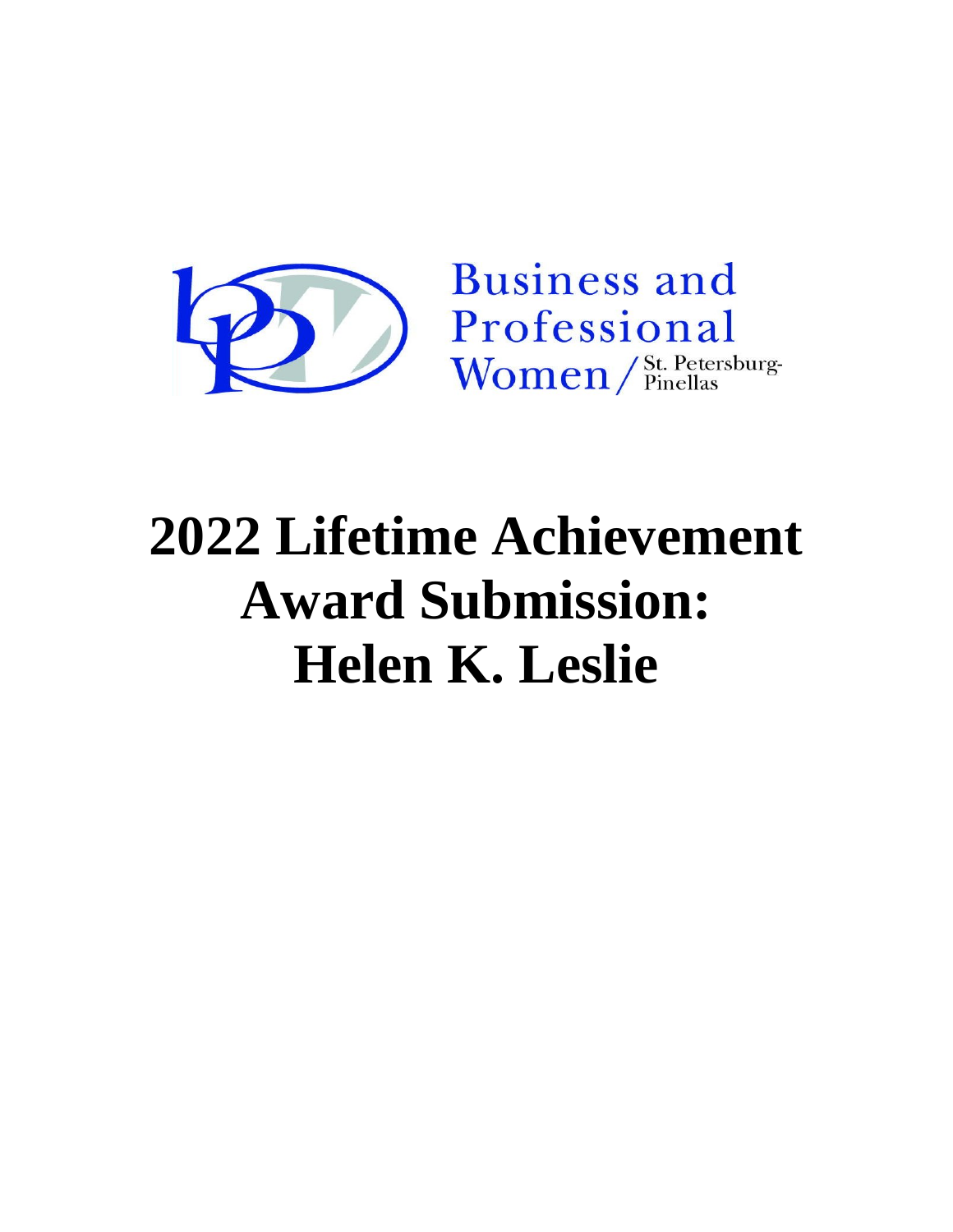*ELAINE GORDON LIFETIME ACHIEVEMENT AWARD - Established in June 1994 to recognize State Representative Elaine Gordon, a long-time supporter of BPW legislative issues and a member of BPW/Miami Shores. The award has continued to be awarded in memory of Representative Gordon to those individuals who continuously promote full participation, equity and economic self-sufficiency for Florida's working women.*



It is with great pride that BPW/St. Petersburg-Pinellas recommends Helen K. Leslie for the Lifetime Achievement Award. Helen turned 100 on April 7, 2021, and sadly passed away on January 18, 2022, at which time she was still a BPW member, having been a member for 78 years.

Throughout her life, Helen Krauss Leslie served as an outstanding leader in local, state, national and international communities. She was listed in the Who's Who of American Women and Who's Who of the South and Southwest multiple times for her work with numerous committees, various organizations, and national and international governments.

In 1940, Leslie enrolled at St. Petersburg Junior College and was the only female in her Mechanical Drawing class. In 1943, she graduated from Auburn University with a Bachelor of Science in Business Administration as one of only two female graduates in the Business College. (Read about Leslie's time at Auburn [here.](https://www.alumni.auburn.edu/helen-krauss-leslie-43/)) Leslie was president and owner of J&W Supply House, Inc. and co-owner, secretary and treasurer of Krauss Company, Krauss Roofing Company, Inc., and Stone and Clay Products Corporation. In addition to her business work, she also served as a member of the St. Petersburg Chamber of Commerce, Board of Directors for the St. Petersburg College (SPC) Foundation, the Advisory Committee for Vocational, Technical and Adult Education for the Pinellas County Schools and co-chair of the Executive Committee for Goals for St. Petersburg. She received the Outstanding Service to St. Petersburg citation in 1962. Leslie was active in state-wide organizations including the Florida Commission on the Status of Women, the Florida Elections Commission and Florida Textbook Evaluation Committee.

Nationally, she served as chair for the Defense Advisory Committee on Women in the Service, a member of the National Advisory Council for Small Business Administration, National Safety Council's Women's Conference, the Committee on Employee Recruitment and Job Development for the U.S. Chamber of Commerce, and the Board of Visitors for Air University at Maxwell Air Force Base.

Leslie's membership in BPW involved activities at the local, state, national and international level. She served as President of BPW/Florida in 1951-52 and President of BPW/USA in 1965- 66. The speech she gave at her installation in 1965 can be found in the Library of Congress as well as on the BPW/FL website in

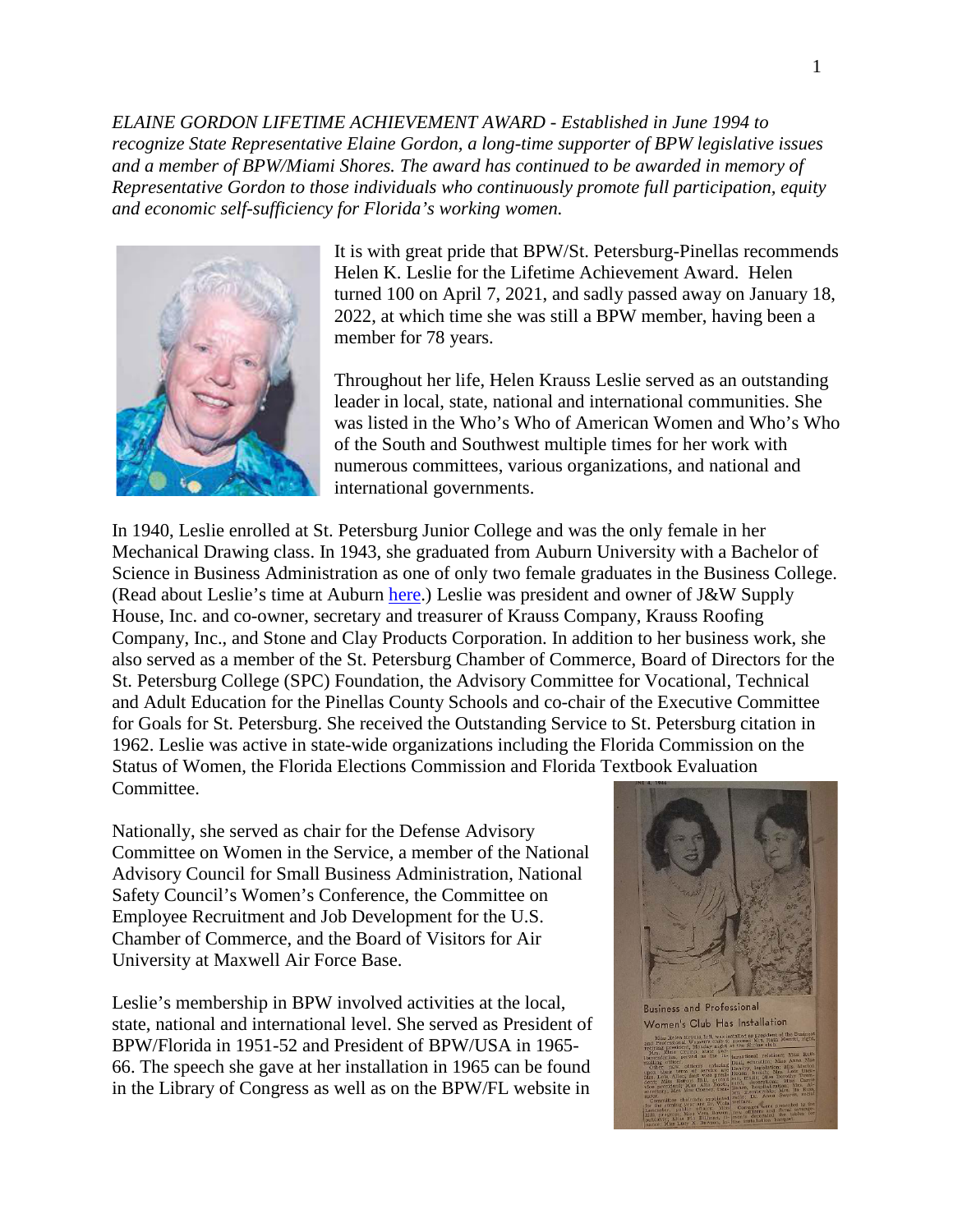

During her tenure as President of BPW/USA, the Federation and/or the Foundation:

- Fostered the growth of Nike (high school) and Samothrace (college) Clubs at the local level to continue the Youthpower USA theme.
- Set National Business Women's Week (NBWW) permanently to be celebrated during the third full week of October.
- Gave a reception for Madame Chiang Kai-Shek, wife of the President of the Republic of China.

award.

- Objected to the use of "male" and "female" in classified newspaper ads under the enforcement of Title VII and the EEOC.
- Celebrated the 10th anniversary of the Foundation.
- Introduced data processing to BPW's record-keeping.
- Adopted the "Know Your America" program sponsored by the All-American Conference to Combat Communism.
- Testified before Congress against policies that permitted discrimination against women in government employment.
- Sponsored a seminar on "The Nature of Modern Management" in Washington.
- Studied the issue of 'part-time employment' and its effect on women.
- Introduced the BPW Action Manual for use by clubs and individuals.

Internationally, she served as chair of the Congress of Business and Professional Women of the Americas, as well as for the Hemispheric Friendship Committee of BPW/USA. She made six Hemispheric Friendship trips to Central and South America, helped to organize Business and Professional Women's Clubs in Costa Rica and Nicaragua, was a guest of the West German Government in 1965 to promote international understanding, and received a Certificate of

Achievement from the American Bureau for Medical Aid to China for her outstanding service in 1965.

In honor of her accomplishments and contributions to the SPC community, the SPC Alumni Association presented Helen Krauss Leslie with the Outstanding Alumna Award in 2012. "Helen is a wonderful example of what a person can achieve when they combine passion, talent and a first-rate education," said John Brown, President of the Alumni Association.